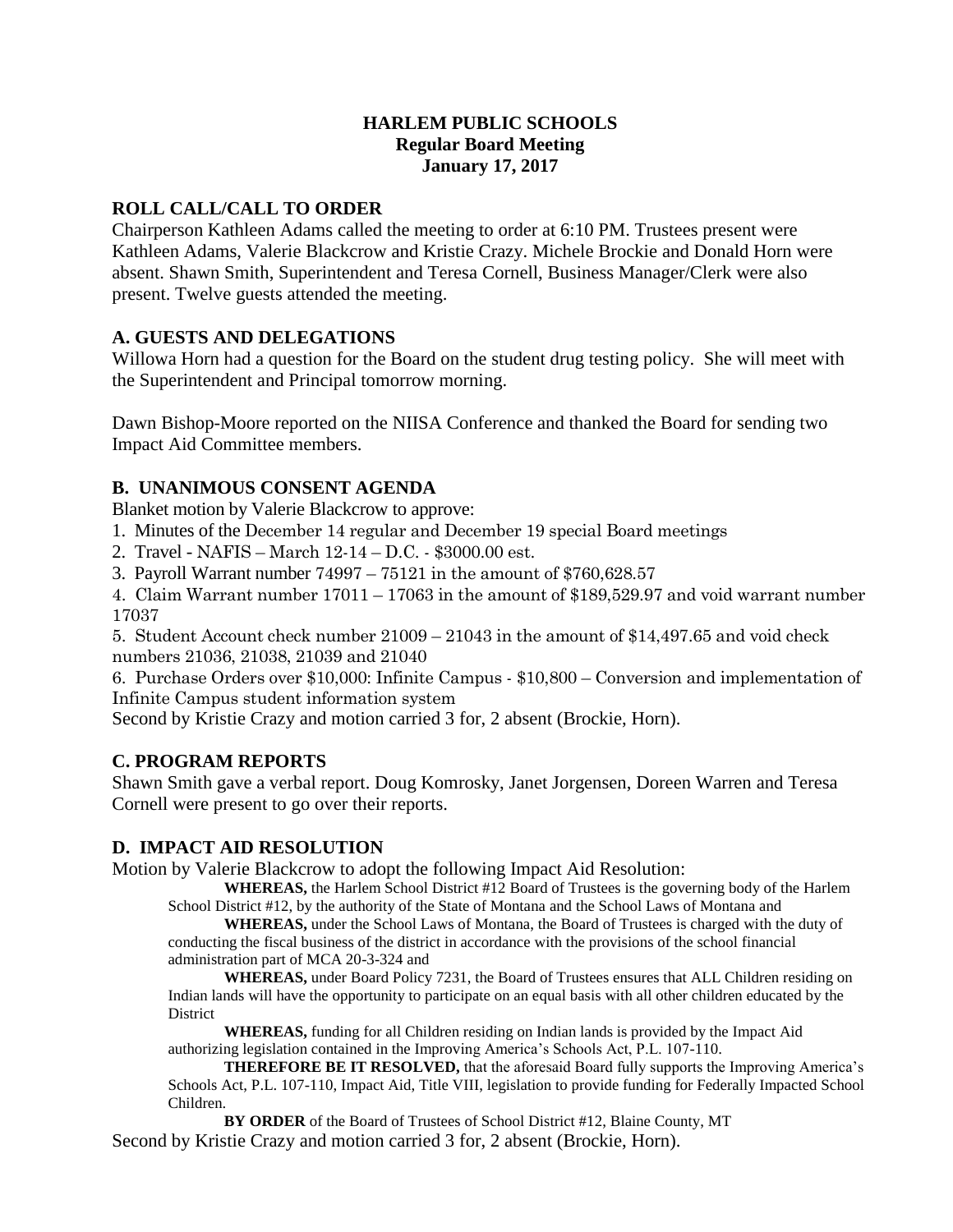## **E. SET 2ND IMPACT AID PUBLIC HEARING**

The 2nd Impact Aid Public hearing was set for February 6, 2016 at 6:00 PM.

#### **F. TRANSPORTATION REPORT APPROVAL: TR-5 AND TR-6**

Motion by Kristie Crazy to approve the 1<sup>st</sup> semester 2016-17 TR-5 and TR-6 reports for Harlem Elementary and Harlem High School. Second by Valerie Blackcrow and motion carried 3 for, 2 absent (Brockie, Horn).

#### **G. ELECTION RESOLUTION**

Motion by Kristie Crazy to approve the following Election Resolution.

**BE IT RESOLVED**, the Board of Trustees for School District No. 12, Blaine County, State of Montana, will hold the Annual Regular School Election on Tuesday, the 2<sup>nd</sup> day of May, 2017, which date is not less than seventy (70) days after the passage of this resolution. The election will be conducted by Poll Election (the polls will be open from noon until 8:00 p.m.) The purpose of the election is to elect two (2) trustees for a three-year term, or as otherwise designated. If it is later determined that any portion of the election is not required, the Board of Trustees authorizes Teresa Cornell, election administrator, to cancel that portion of the election in accordance with **13-1-304 and 20-3-313 MCA.** The following voting locations will be used for the election and the three electors of this district who are qualified to vote at such election are hereby appointed to act as judges at the election at each voting place as follows:

**Voting Location and Address:** Fort Belknap Complex **County Precinct:** 3 **Election Judges:** Patricia Quisno, Harlem, MT. Cheryl Plumage, Harlem, MT. Bethany Lawrence, Harlem, MT. **Voting Location and Address:** Harlem High School Foyer **County Precinct: 7, 8, & 9 Election Judges:** B. Ann Azure, Harlem, MT Karolee Cronk, Harlem, MT Gen Benson, Harlem, MT

**BE IT FURTHER RESOLVED,** that the clerk of this school district is hereby directed to notify the above named election judges of their appointment and to notify the county election administrator of the date of holding said election, and request the clerk to close regular registration and to prepare and furnish election materials as required by law. If any of these judges should not be able to serve, the election administrator will choose a replacement from certified judges. No further proceedings were conducted relating to the election.

Second by Valerie Blackcrow and motion carried 3 for, 2 absent (Brockie, Horn).

#### **H. AMEND 2016-17 SUPERINTENDENT CONTRACT**

Motion by Valerie Blackcrow to approve the contract amendment for Shawn Smith for 2016- 2017 as follows:

Section 18. Health Insurance – add "The Superintendent will be offered single health, dental, and vision coverage as provided by the District from 1/1/17 to 6/30/17 at a cost of \$4,560.12.

Section 19. Deferred Compensation – change amount from \$10,000 to \$5,440. Second by Kristie Crazy and motion carried 3 for, 2 absent (Brockie, Horn).

#### **I. HIRE 2017-18 SUPERINTENDENT / CONTRACT**

Postponed until special meeting January 26 at noon.